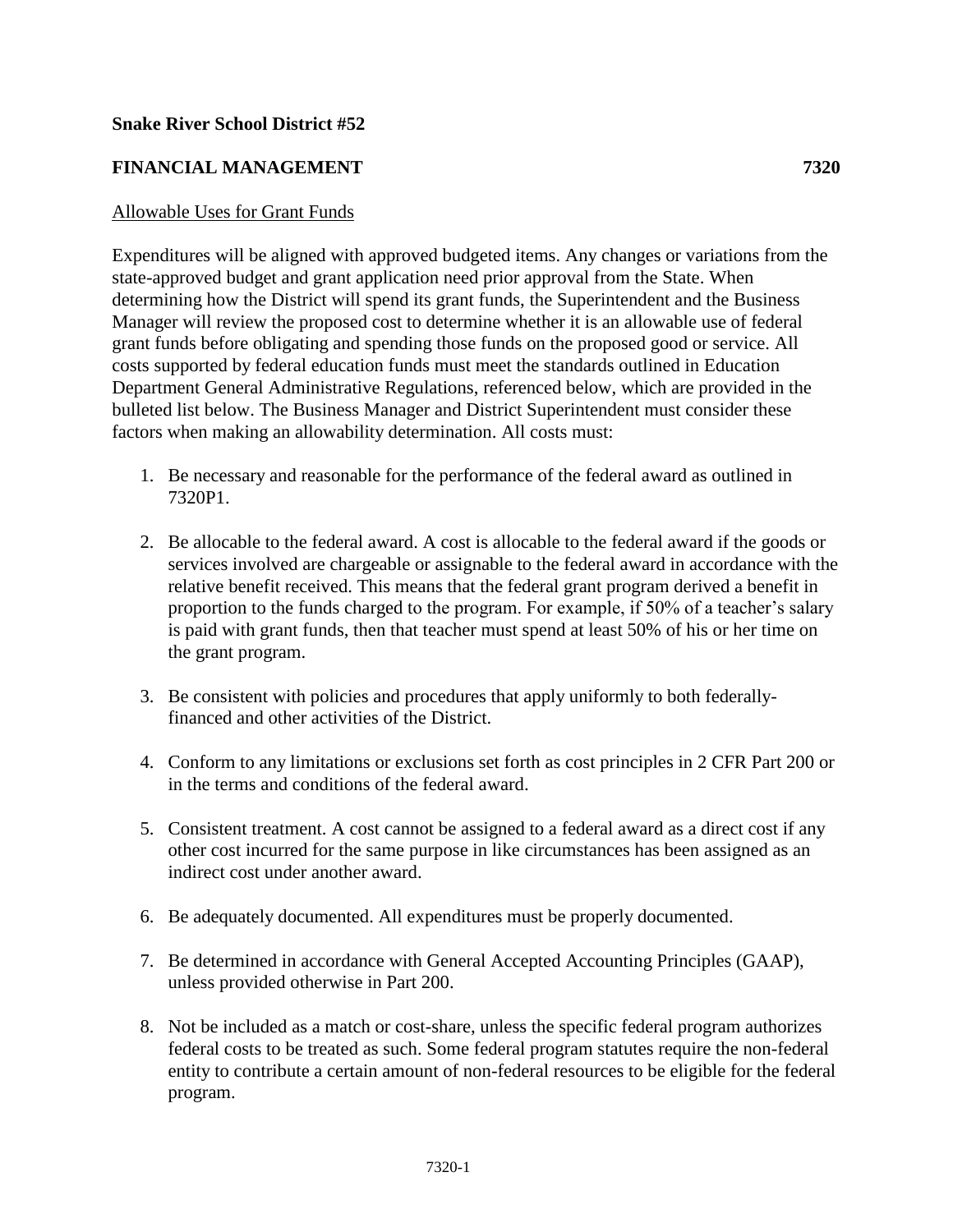9. Be the net of all applicable credits. The term "applicable credits" refers to those receipts or reduction of expenditures that operate to offset or reduce expense items allocable to the federal award. Typical examples of such transactions are: purchase discounts, rebates or allowances, recoveries or indemnities on losses, and adjustments of overpayments or erroneous charges. To the extent that such credits accruing to or received by the State relate to the federal award, they shall be credited to the federal award, either as a cost reduction or a cash refund, as appropriate.

Part 200's cost guidelines must be considered when federal grant funds are expended. In addition, as required by federal rules, the District will follow, as appropriate, all state and District-level requirements and policies regarding expenditures.

## Helpful Questions for Determining Whether a Cost is Allowable

In addition to the cost principles and standards described in Procedures 7320P1 and P2, the Superintendent, Business Manager, and appropriate federal programs personnel can refer to this section for a useful framework when performing an allowability analysis. In order to determine whether federal funds may be used to purchase items, services, etc., it is helpful to ask the following questions:

- 1. Is the proposed cost allowable under the relevant program?
- 2. Is the proposed cost consistent with an approved program plan and budget?
- 3. Is the proposed cost consistent with program specific fiscal rules? For example, the District may be required to use federal funds only to supplement the amount of funds available from nonfederal (and possibly other federal) sources.
- 4. Is the proposed cost consistent with Education Department General Administrative Regulations (EDGAR)?
- 5. Is the proposed cost consistent with specific conditions imposed on the grant (if applicable)?

As a practical matter, the Superintendent, Business Manager, and appropriate federal programs personnel should also consider whether the proposed cost is consistent with the underlying needs of the program. For example, program funds must benefit the appropriate population of students for which they are allocated.

Also, funds should be targeted to address areas of weakness, as necessary. To make this determination, the Superintendent, Business Manager, and appropriate federal programs personnel should review data when making purchases to ensure that federal funds to meet these areas of concern.

Legal References: 2 CFR §§ 200 *et seq.* Uniform Administrative Requirements, Cost Principles, and Audit Requirements for Federal Funds.